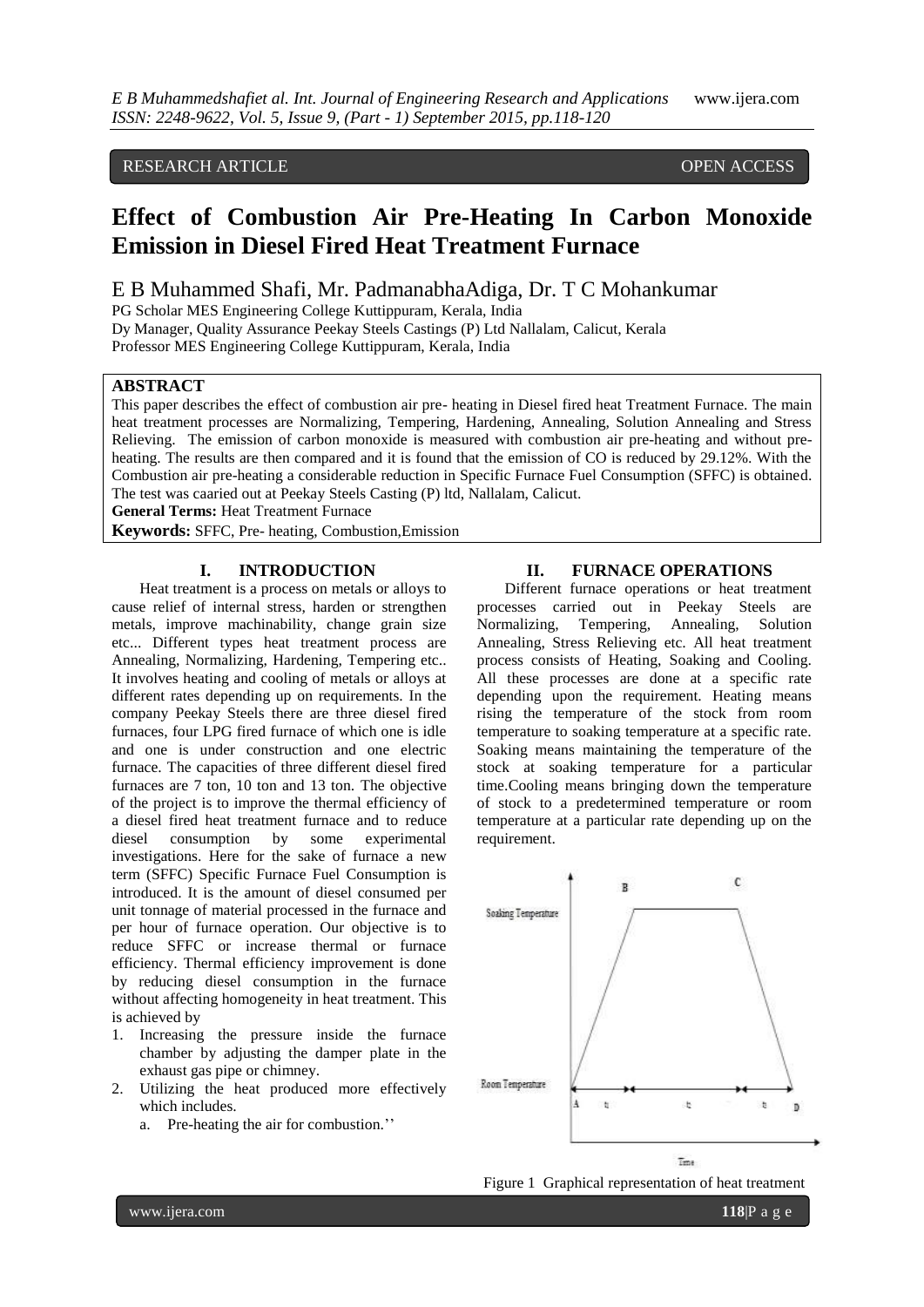All heat treatment processes can be represented graphically as shown above. It shows the variation of stock temperature with time. Here AB represents heating process, BC represents soaking process and CD represents cooling process. Area under the curve give an indication of energy absorbed by the stock. Time  $t_1$ ,  $t_2$  and  $t_3$  are time of heating, soaking and cooling respectively. These times are used for calculation of SFFC. If cooling process are quenching, normal cooling or forced air cooling, then for calculation of SFFC time  $t_3$  is not used. If cooling rate needed is less than the rate of above said cooling processes, time t3 will be used for SFFC calculation (For getting less cooling rate, fuel is to be burned )

#### **III. FURNACE EFFICIENCY**

Furnace efficiency  $(\eta_f)$  greatly depends up on Flame temperature, Air/fuel ratio, Furnace structure, Insulation level of furnace, Radiation loss from the furnace and Method of Furnace operation. Generally Furnace efficiency or Thermal efficiency is defined as the percentage of heat input that is effectively utilized to heat the stock.

 $\mathbf{\eta}_f =$ Heat in the stock  $h$ Heat in the fuel consumed for heating the stock =  $M * C * (T-Tamp) * 1000$ L ∗ρ∗ Cv

Let 
$$
(T-T_{amp}) = \Delta T
$$
  
\n
$$
\mathbf{\eta}_{\mathbf{f}} = \frac{M*C * \Delta T * 1000}{L * p * Cv}
$$
 (1)

Where

M  $\Diamond$ Tonnage of material processed in the furnace (\*1000 kg)

 $C \leftarrow$  Specific heat of material processed in the furnace (490 J/kg/K)

 $T \, \delta$ Soaking temperature  $(K)$ 

 $T_{\text{amp}}\lozenge$ Ambient temperature (K)

 $L \, \Diamond A$  mount of diesel consumed in the furnace (Liter)  $\rho$ <sup> $\lozenge$ </sup>Density of diesel (840 kg/m<sup>3</sup>)

 $C_v$  $C$ alorific value of diesel (43200 kJ/kg)

Here the fuel used to heat the stock is diesel

## **IV. SPECIFIC FURNACE FUEL CONSUMPTION (SFFC)**

The efficiency of the furnace can be judged by measuring the amount of diesel needed per unit time per unit weight of the material. It is known as Specific Furnace Fuel Consumption (SFFC). It's unit is Liter/Ton/hr. As far as a furnace is concerned SFFC and Thermal efficiency are related very much deeply and constant can be introduced, known as furnace coefficient

SFFC = Amount of diesel consumed in liter per unit tonnage of material processed per unit Hour.

$$
= \frac{L}{M*t}
$$

$$
\frac{M}{L} = \frac{1}{SFFC * t}(2)
$$

(2) in (1) gives  
\n
$$
\Pi_{f} = (\frac{1}{SFFC * t}) * (\frac{C * \Delta T}{\rho * Cv}) * 1000
$$

From the above equation we get a new equation relating furnace efficiency and SFFC with parameters furnace operating time and soaking temperature

$$
\Pi_{\text{f}} \cdot \text{SFFC} = \left( \begin{array}{c} \Delta \text{T} \\ \frac{1}{t} \end{array} \right) \cdot \left( \begin{array}{c} \frac{\text{C}}{\rho * \text{Cv}} \end{array} \right) \cdot \left( \begin{array}{c} 1000 \\ 1000 \end{array} \right) \tag{3}
$$

Substituting the values of the constant  $(C, \text{ and } C_v)$ , we get equation (3) as

$$
\eta_f * SFFC = (\frac{\Delta T}{t}) * (\frac{490}{840 * 43200 * 1000}) * 1000
$$
  

$$
\eta_f * SFFC = (\frac{\Delta T}{t}) * 13.344 * 10^{-6}
$$

The constant  $13.344*10^{-6}$  is known as Furnace Coefficient. This coefficient is dependent only on specific heat value of the material, which is processed in the heat treatment furnace, density of the fuel which is used to heat the stock and lower calorific value of the fuel. Usually performance of a heat treatment furnace is explained in terms of Specific Furnace Fuel Consumption (SFFC). The unit of Furnace Coefficient is  $\rm kg/m^3/K$ .

# **V. EXPERIMENTAL SETUP**

The experimental setup is shown in Figure 2. By operating the three valves simultaneously we can get, combustion air for burning of fuel with and without preheating. Closing the valve V1, V3 and opening V2, it is a system without combustion air preheating. Closing the valve V2 and opening the valve V1, V3 it is a system with combustion air preheating



Figure 2 Schematic representation of APH with three valves

A Sandwich type valves is used for making these arrangements, ie for doing exhaust gas analysis with and without air-preheater (APH).

www.ijera.com **119**|P a g e